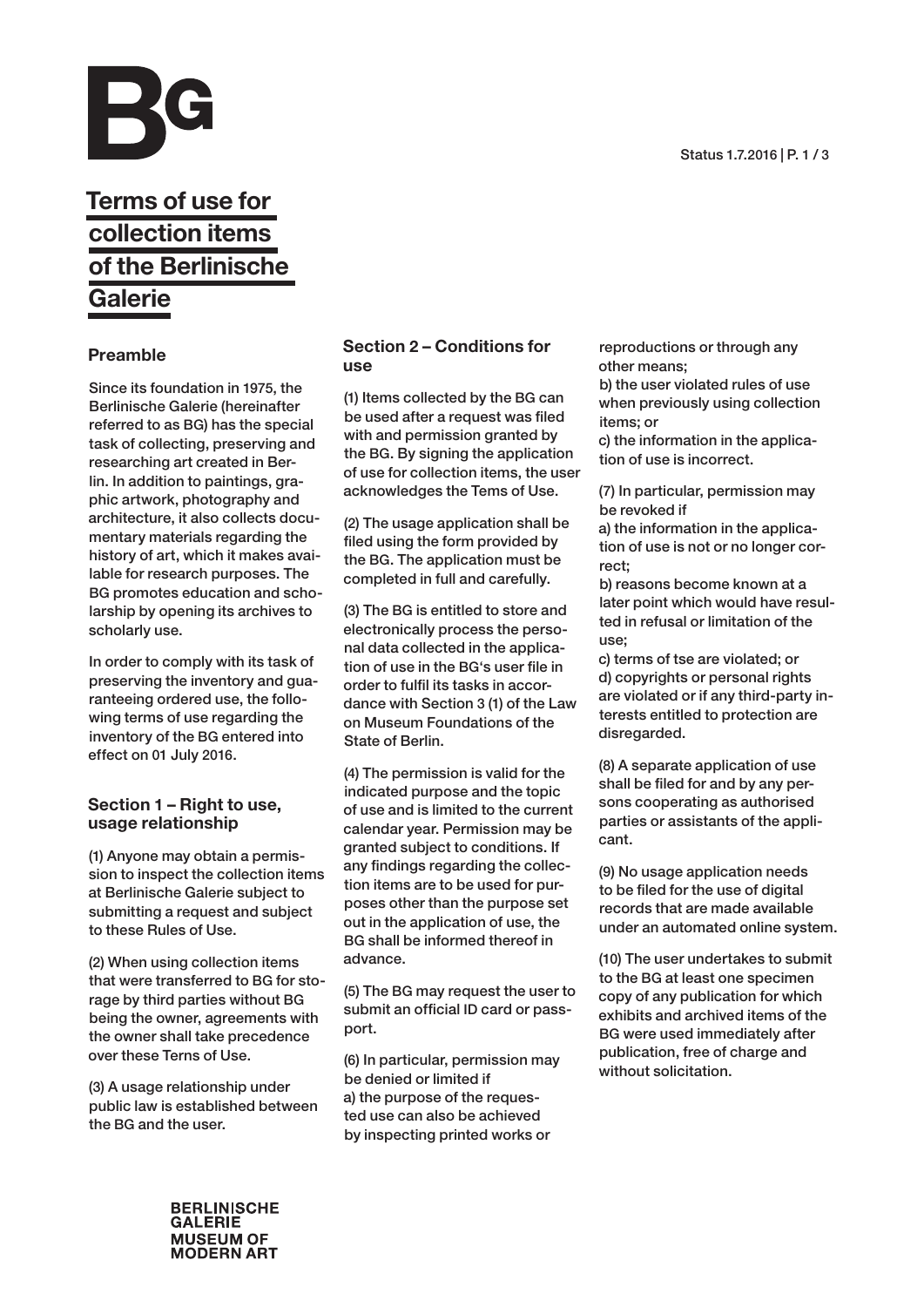### Section 3 – Use

(1) The original of the collection item will be made available for use by BG in the rooms designed for this purpose.

(2) Collection items can temporarily be exempted from use if: a) copyrights, personal rights and data protection rights so require; b) access is impossible due to the conservation status; or c) the development or cataloguing status of the exhibits and archived items so requires (applies in particular to inventory that is unprocessed, in whole or in part). The BG may, if appropriate, issue information concerning the content of the affected collection item in this case. The decision lies with the BG.

(3) Any reduction of protection periods in accordance with section 8 (4) of the ArchGB [Archive Act Berlin] shall be requested and justified in writing by the user. In case of personal collected items, the applicant shall submit declarations of consent of the parties affected or their relatives for inspection, issuance of reproductions and publication.

(4) The user is obliged to comply with the provisions of applicable copyright and personality protection as well as with third-party interests eligible for protection when using the collection items. The user shall exempt the BG from any and all third-party claims which may result from a violation of these legal provisions.

(5) The user must take utmost care when handling the exhibits and archived items and the user shall be liable for any and all negligence. In particular, they are not permitted

a) to change exhibits and archived items or their order and system; b) to remove parts of the collected item;

c) to affix notes to the collection item or to remove existing notes; or

d) to use the collection item as writing or tracing pad.

(6) In the case of particularly sensitive collection items, use shall take place under the supervision of BG staff. The BG decides on the type of submission. The following applies

a) The collection items may only be presented or touched by BG staff.

b) All movements of the collection items take place after individual consultation with a BG staff member.

(7) Only pencils are to be used for handwritten notes or research in the immediate vicinity of the collection items.

(8) The use of technical equipment when using an item requires permission. This permission may be withheld or revoked if use of the technical equipment poses a risk to the collection item.

#### Section 4 – Reproductions

(1) The user can have the BG create reproductions of collection items if no conservational or legal objections apply. If the BG does not have the technical or personnel means to do so, the user may be allowed to create the reproductions themselves or to have them created by a body to be appointed by the BG. If the user creates reproductions themselves, a declaration of commitment needs to be completed. The BG may have the creation of reproductions Status 1.7.2016 | P. 2 / 3

supervised.

(2) The user shall have no claim to the creation of reproductions.

(3) Reproductions of collection items may only be created if this does not pose any risk of endangering or damaging the collection item. The BG shall decide on the respective suitable methods for reproduction.

(4) Reproductions may only be published, duplicated, transferred to third parties or used in any other form subject to the written permission of the BG and for the permitted purpose. In the event of publication of reproductions, the user is obliged to affix the following indication of source, in addition to the shelf number or inventory number:

Berlinische Galerie Museum of Modern Art, Photography and Architecture [indication of the respective department of collection: Fine Arts, Prints and Drawings, Photography, Architecture, Artists' Archives]

(5) If third parties hold rights to the exhibits and archived items, the user shall obtain their consent prior to publication. The user shall indemnify and hold harmless the BG in the event of violations.

### Section 5 – Loan

(1) Users shall have no claim to receiving collection items for exhibition purposes. Loans are only possible if it is guaranteed that the loaned collection item is efficiently protected against loss, damage and unauthorised use and that it is sufficient-ly insured. A loan agreement must be concluded for any loan